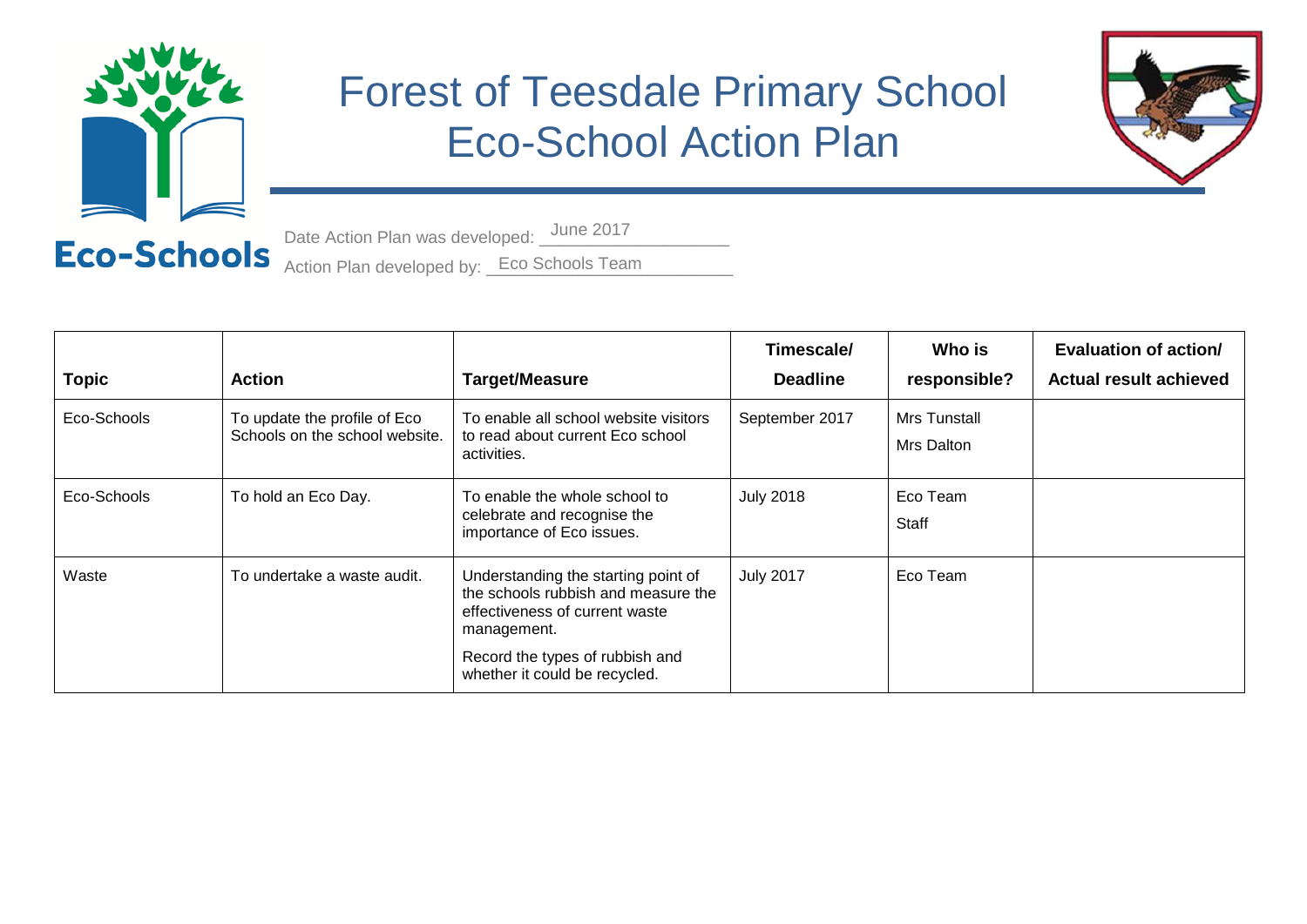|                                                                                                                                 |                                                                                                                                                                                                                                                      |                                                                                                                                                       | Timescale/      | Who is                   | Evaluation of action/         |
|---------------------------------------------------------------------------------------------------------------------------------|------------------------------------------------------------------------------------------------------------------------------------------------------------------------------------------------------------------------------------------------------|-------------------------------------------------------------------------------------------------------------------------------------------------------|-----------------|--------------------------|-------------------------------|
| <b>Topic</b>                                                                                                                    | <b>Action</b>                                                                                                                                                                                                                                        | <b>Target/Measure</b>                                                                                                                                 | <b>Deadline</b> | responsible?             | <b>Actual result achieved</b> |
| Audit.<br>Place 2 bins in each<br>classroom.<br>outdoor bin)<br>as outdoor bin)<br>schools policy.<br>Middleton.<br>collection. | To analyse results of Waste<br>Blue - Recycling (Same as<br>Black - General Waste (Same<br>Label each bin clearly so<br>visitors are also aware of the<br>Make sure any larger items<br>that can be recycled are taken<br>to the recycling centre in | Reduce quantity of waste sent to<br>local landfill<br>Increase quantity of recycled waste<br>locally.                                                 | September 2017  | Eco Team<br>Staff        |                               |
|                                                                                                                                 | To recycle old clothing via a                                                                                                                                                                                                                        | Raise money for both school and the<br>fire fighters charity whilst recycling<br>the old clothing and shoes.                                          | On going        | <b>Staff</b>             |                               |
|                                                                                                                                 | To encourage parents to send<br>unwanted/small uniform back<br>to school for other children to<br>be able to use and recycle.                                                                                                                        | Reduce the amount of unwanted<br>clothing and the need to always buy<br>new uniform.<br>Letter home to parents from the Eco<br>Team via a newsletter. | On going        | Eco Team<br><b>Staff</b> |                               |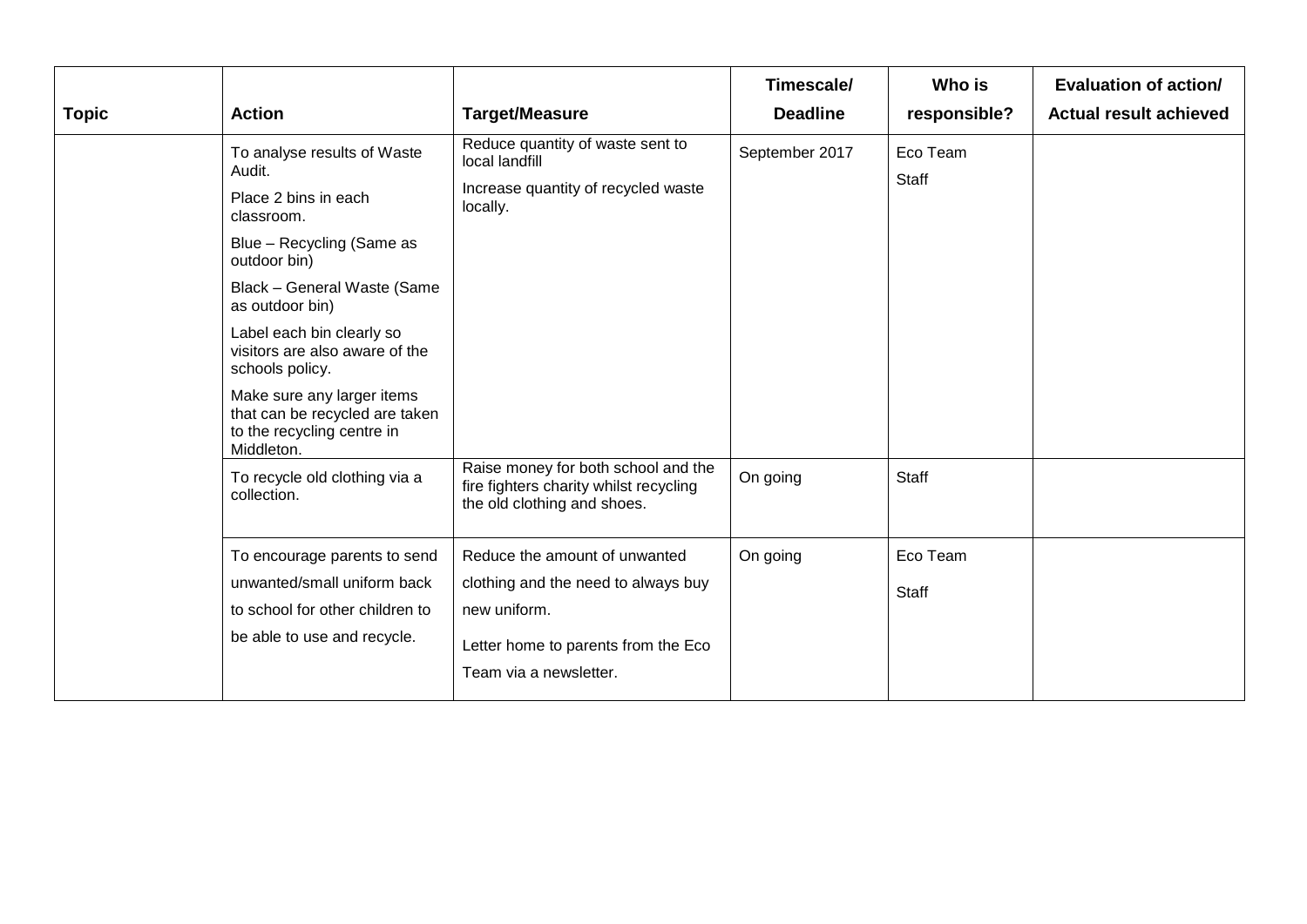|                       |                                                                                           |                                                                                                                                                                                   | Timescale/      | Who is                                   | Evaluation of action/         |
|-----------------------|-------------------------------------------------------------------------------------------|-----------------------------------------------------------------------------------------------------------------------------------------------------------------------------------|-----------------|------------------------------------------|-------------------------------|
| <b>Topic</b>          | <b>Action</b>                                                                             | <b>Target/Measure</b>                                                                                                                                                             | <b>Deadline</b> | responsible?                             | <b>Actual result achieved</b> |
| Energy                | To take part in Switch off<br>Fortnight.<br>20th November - 3rd<br>December<br>Assemblies | Electrical items are switched off after<br>use or not required and not left on<br>standby at night.<br>Reduce energy usage.<br>Meters to be read and compared to<br>normal usage. | November 2017   | Eco Team<br><b>Staff</b>                 |                               |
|                       | Nominated classroom energy<br>monitors                                                    | Children to remind teachers to turn<br>off smart boards and lights when not<br>in use and complete these actions<br>independently when appropriate.                               | On going        | Eco Team<br>Nominated energy<br>monitors |                               |
| <b>Healthy Living</b> | To investigate whether<br>classroom windows will open.                                    | Increase the amount of air in the<br>classroom to enhance concentration<br>and create a better work<br>environment.<br>Seek advice from school site<br>manager.                   | December 2017   | <b>Mrs Tunstall</b><br>Mr Fox            |                               |
|                       | To introduce indoor plants into<br>the classroom environment.                             | Improve the air quality in the<br>classroom to enhance concentration<br>and create a better work<br>environment.                                                                  | December 2017   | Eco Team<br>Staff                        |                               |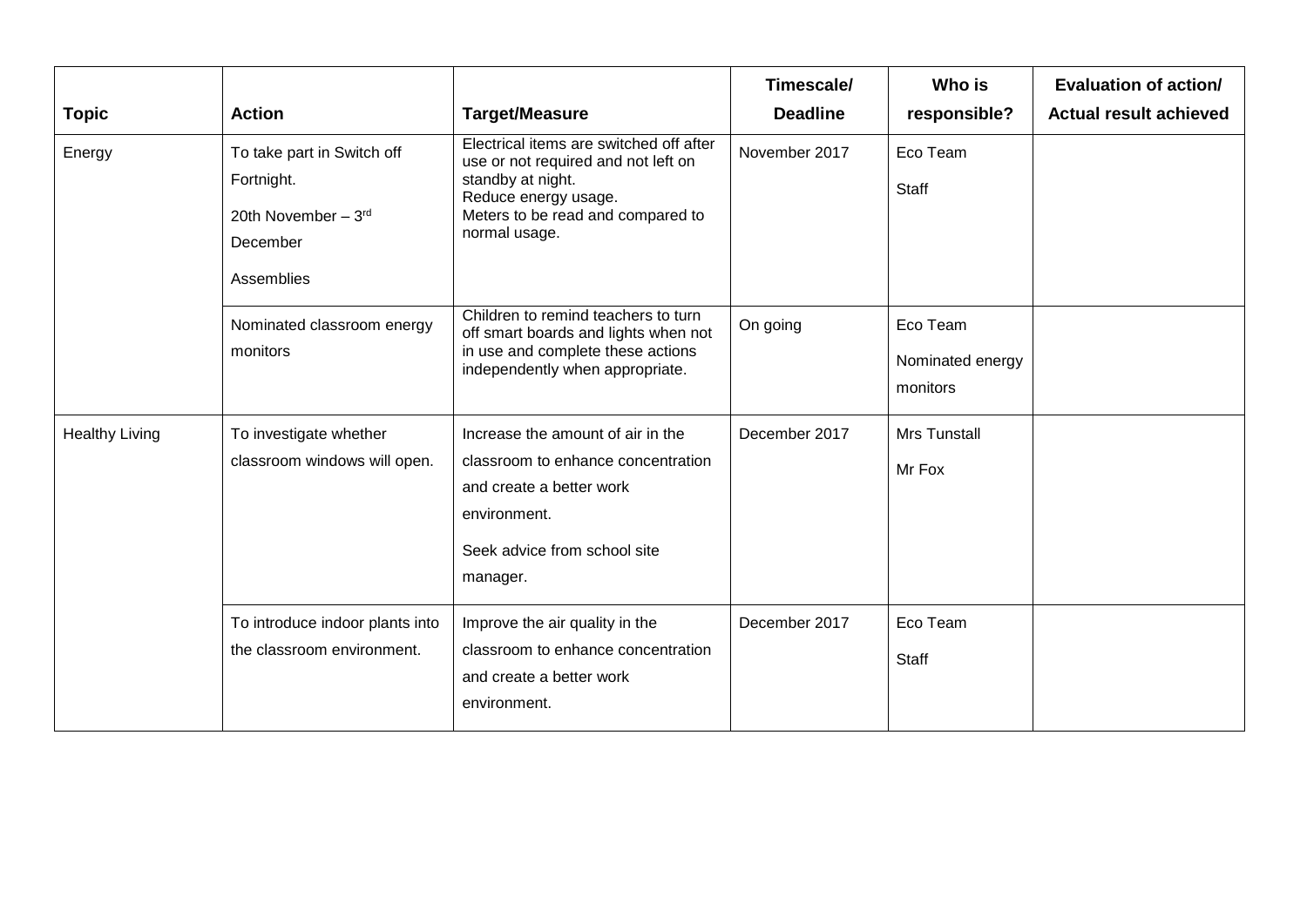|              |                                                                                |                                                                                                                                                                                                                                              | Timescale/       | Who is            | <b>Evaluation of action/</b>  |
|--------------|--------------------------------------------------------------------------------|----------------------------------------------------------------------------------------------------------------------------------------------------------------------------------------------------------------------------------------------|------------------|-------------------|-------------------------------|
| <b>Topic</b> | <b>Action</b>                                                                  | <b>Target/Measure</b>                                                                                                                                                                                                                        | <b>Deadline</b>  | responsible?      | <b>Actual result achieved</b> |
|              | To take part in a Healthy<br>Eating week.                                      | Improve the children's knowledge of<br>how to keep healthy; food groups;<br>suitable drinks; keeping active<br>activities; investigate healthy meal<br>recipes.                                                                              | <b>June 2108</b> | Staff             |                               |
|              | To invite into school the local<br>dentist team to discuss Oral<br>Health.     | Due to children's limited<br>understanding of when/how to brush<br>their teeth and the importance of this,<br>oral health talk would give the<br>children the skills to make an<br>informed decision about how to look<br>after their teeth. | December 2017    | Staff             |                               |
| Biodiversity | To audit the Bird Feeders and<br>their locations around the<br>school grounds. | Develop the bird feeding area and<br>purchase new feeders.<br>Set up a new area hanging in the<br>trees at a location that the children<br>can observe from a distance.                                                                      | September 2017   | Eco Team<br>Staff |                               |
|              | To create a bird and flower<br>identification wall.                            | Create local bird and flower<br>identification cards and place in<br>locations that they may be observed.<br>To increase everyone's knowledge of<br>the wildlife around them.                                                                | <b>July 2017</b> | Eco Team          |                               |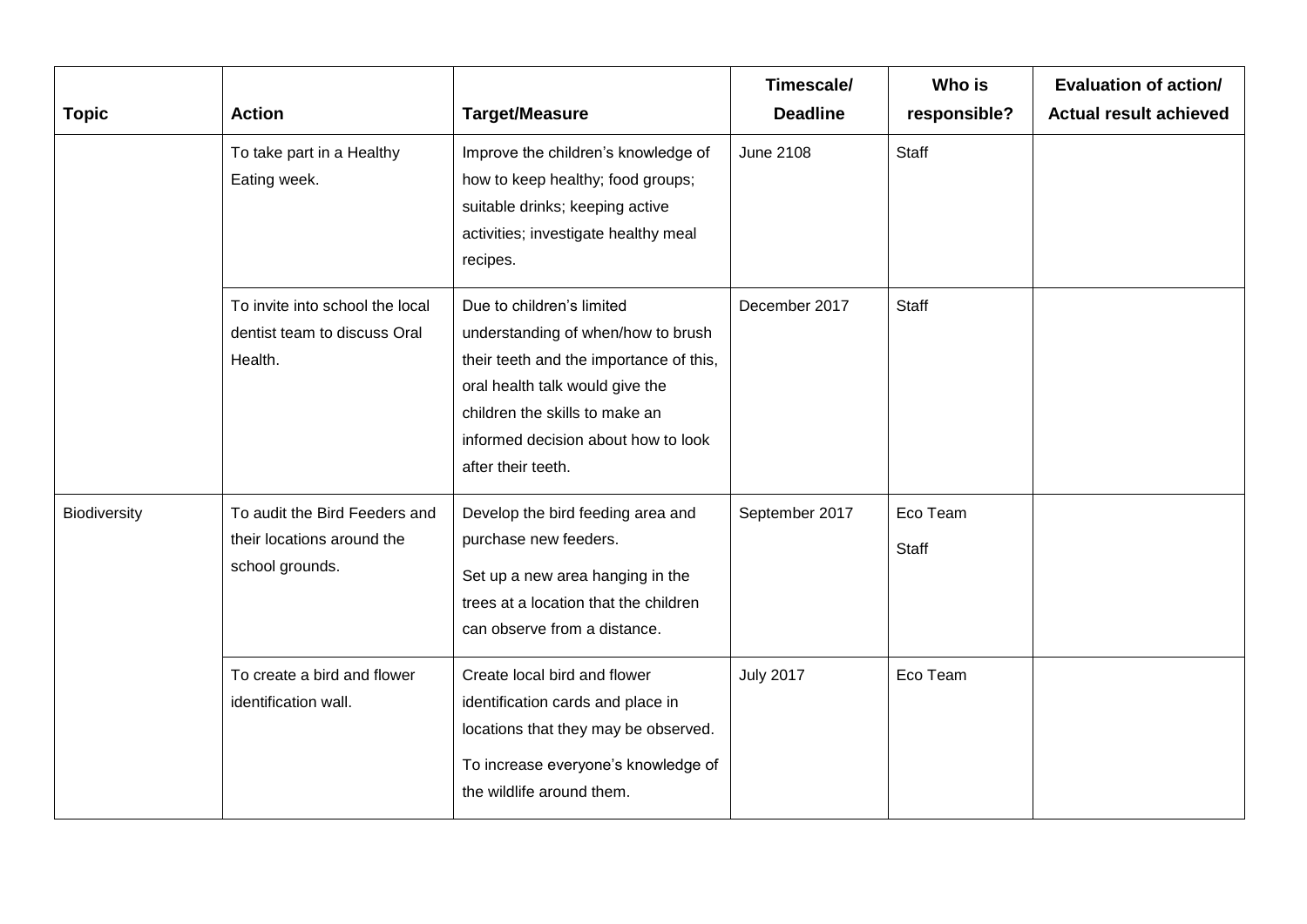| <b>Topic</b> | <b>Action</b>                                                                          | <b>Target/Measure</b>                                                                                                                                                                                    | Timescale/<br><b>Deadline</b> | Who is<br>responsible?          | Evaluation of action/<br><b>Actual result achieved</b> |
|--------------|----------------------------------------------------------------------------------------|----------------------------------------------------------------------------------------------------------------------------------------------------------------------------------------------------------|-------------------------------|---------------------------------|--------------------------------------------------------|
|              | To develop wild grassed area<br>and introduce wild flowers.                            | Develop the wild life area on the<br>school groups by introducing wild<br>flowers into the area by scattering<br>seeds.                                                                                  | <b>July 2017</b>              | Eco Team                        |                                                        |
|              | To build a stone cairn.                                                                | Build a stone cairn in the developing<br>wild grassed area to introduce<br>another microhabitat into our school<br>environment.                                                                          | <b>July 2017</b>              | Eco Team<br>Staff               |                                                        |
|              | To further develop the bug<br>hotel and increase the amount<br>of microhabitats in it. | Take before and after photographs of<br>the bug hotel.<br>Develop the roof of the bug hotel into<br>a living roof.                                                                                       | <b>July 2017</b>              | Eco Team                        |                                                        |
|              | To create a wildlife log for the<br>school grounds.                                    | Create a wildlife log for the children to<br>record any sightings of birds or<br>insects or new appearing plant.<br>Children to then analyse the data<br>collected and the location of each<br>sighting. | On going                      | Eco Team<br><b>Mrs Tunstall</b> |                                                        |